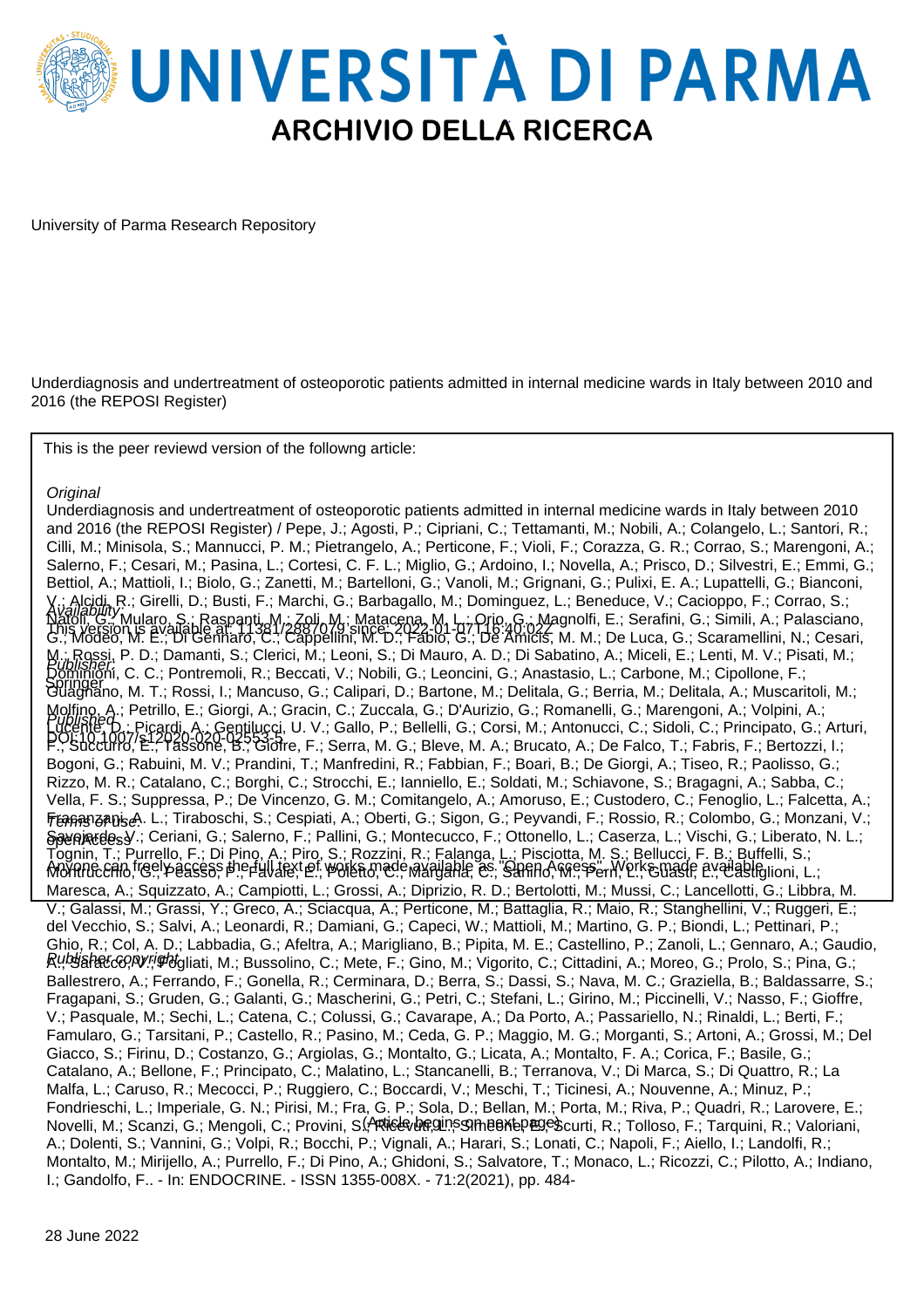493. [10.1007/s12020-020-02553-5]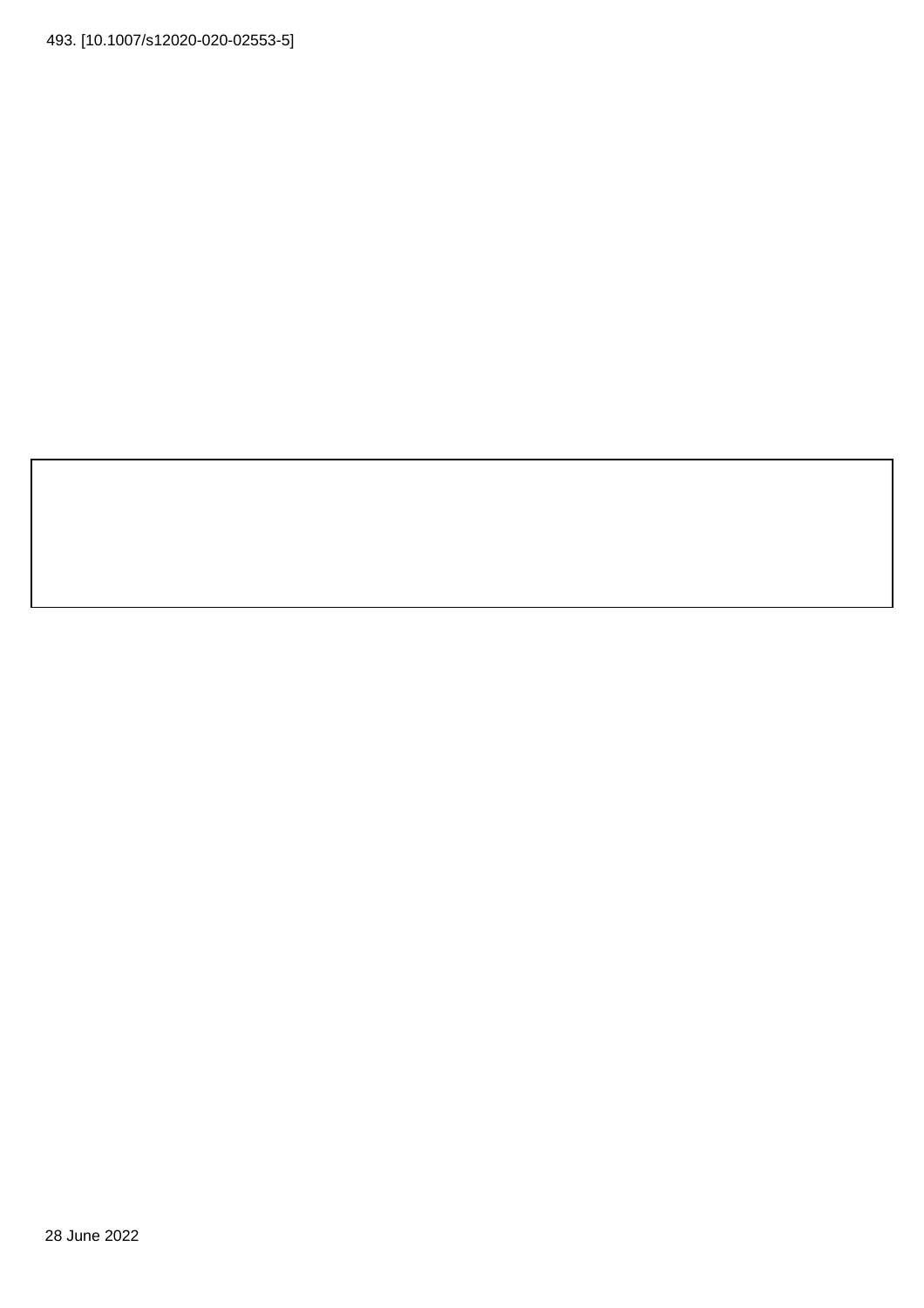# **Underdiagnosis and undertreatment of osteoporotic patients**

# **admitted in internal medicine wards in Italy between 2010 and 2016**

## **(the REPOSI Register)**

Jessica Pepe<sup>1</sup> Pasquale Agosti<sup>2</sup> Cristiana Cipriani<sup>1</sup> Mauro Tettamanti<sup>3</sup> Alessandro Nobili<sup>3</sup> Luciano Colangelo<sup>1</sup> Rachele Santori<sup>1</sup> Mirella Cilli<sup>1</sup> Salvatore Minisola<sup>1</sup> Reposi Investigators

<sup>1</sup>Department of Clinical, Internal, Anesthesiological and Cardiovascular Sciences, "Sapienza" University of Rome, Rome, Italy <sup>2</sup> Department of Pathophysiology and Transplantation, Fondazione IRCCS Ca' Granda Ospedale Maggiore Policlinico, Angelo Bianchi Bonomi Hemophilia and Thrombosis Center, and Fondazione Luigi Villa, Università degli Studi di Milano, Milan, Italy <sup>3</sup> Neuroscience Department, Istituto di Ricerche Farmacologiche Mario Negri IRCCS, Milan, Italy

Address correspondence to: Jessica Pepe Email: [jessica.pepe@uniroma1.it](mailto:jessica.pepe@uniroma1.it)

## **Abstract**

**Purpose** To evaluate clinical features, treatments, and outcomes of osteoporotic patients admitted to internal medicine and geriatric wards compared with non-osteoporotic patients (REPOSI registry).

**Methods** We studied 4714 patients hospitalized between 2010 and 2016. We reported age, sex, educational level, living status, comorbidities and drugs taken, Cumulative Illness Rating Scale (CIRS), Barthel Index, Short-Blessed Test, 4-item Geriatric Depression Scale, serum hemoglobin, creatinine, and clinical outcomes. Osteoporosis was defined based on the diagnoses recorded at admission, according to the following ICD9: 733, 805–813, 820–823.

**Results** Twelve percent of the patients had a preadmission diagnosis of osteoporosis. Only 20% of these had been prescribed oral bisphosphonates; 34% were taking vitamin D supplements. Osteoporotic patients were significantly older, with lower BMI, higher CIRS, and taking more drugs. They were significantly more depressed, less independent, with a higher severity of cognitive impairment compared with nonosteoporotic patients. At discharge, the number of patients receiving treatment for osteoporosis did not change. Length of stay and inhospital mortality did not differ between groups. Osteoporotic patients were more frequently nonhome discharged compared with those without osteoporosis (14.8 vs. 7.9%,  $p =$ 0.0007), mostly discharged to physical therapy or rehabilitation (8.8 vs. 2.5% of patients, p < 0.0001). Among osteoporotic patients deceased 3 months after discharge, the number of those treated with vitamin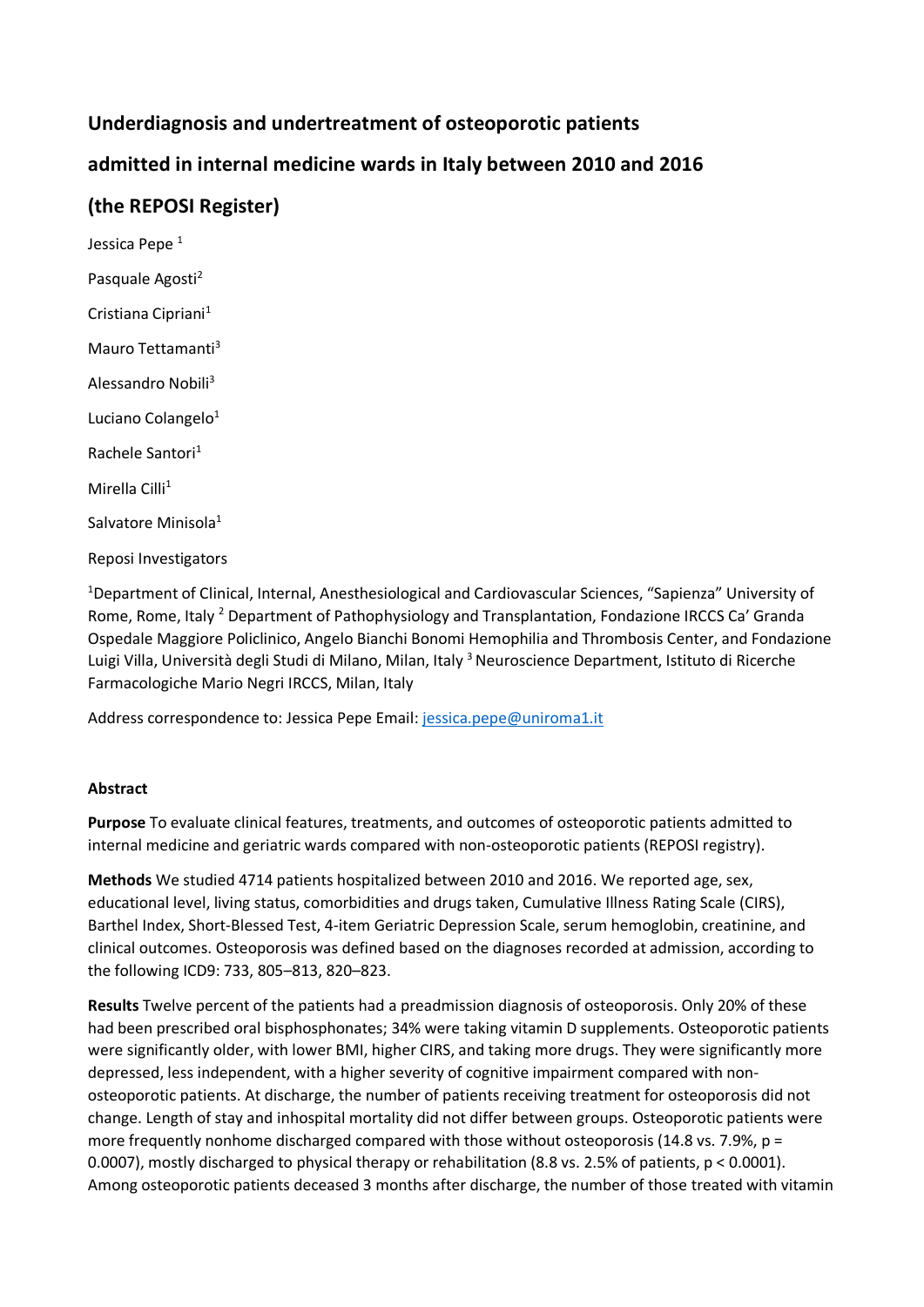D, with or without calcium supplements, was significantly lower compared with survivors (12 vs. 32%, p = 0.0168).

**Conclusions** The diagnosis of osteoporosis is poorly considered both during hospital stay and at discharge; osteoporotic patients are frailer compared to non-osteoporotic patients.

## **Keywords:**

**Osteoporosis** 

Fractures

Bisphosphonates

Vitamin D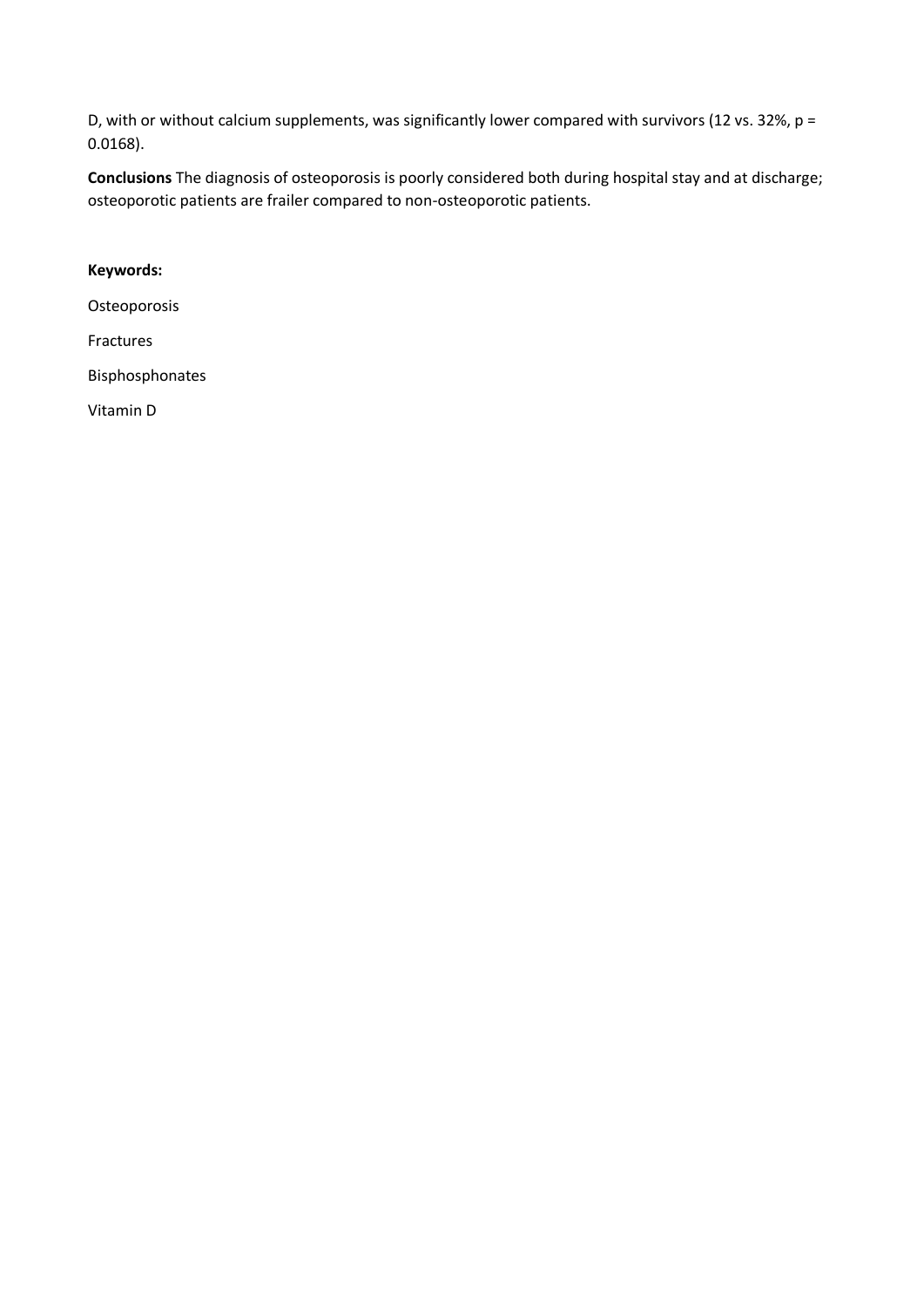#### **Introduction**

In Europe, the prevalence of osteoporosis is estimated to be between 5.9 and 7.2% in men and between 19.1 and 23.5% in women, respectively; this percentage significantly increases in older people [1]. However, osteoporosis is often not diagnosed until a fragility fracture occurs, and many patients remain untreated, even after osteoporotic fractures arise [2]. Less than one-third of postmenopausal women and fewer men are prescribed bone-active drugs to reduce fracture risk [3, 4]. In particular, the oldest old may be undertreated for osteoporosis, as shown by a nationwide population study based on a registry of drug prescriptions which comprised all of the Sweden population [5]. The probability of use of bisphosphonates declined with increasing age, and indeed for osteoporotic patients age ≥90 years versus those of 75–79 years, the OR for prescription of bisphosphonates was 0.36 (95% CI 0.34–0.38) for women and OR 0.46 (95% CI 0.37–0.56) for men. However, studies have shown that it is cost-effective to treat osteoporosis at higher ages [6]. This is an important issue facing demographic changes in western countries where elderly people represent a large part of the entire population. It should be noted that more than 95% of the adults with osteoporosis have at least one coexisting disease [7]. In a cohort of 1467 subjects, considering several diseases, such as osteoporosis, hypertension, and type 2 diabetes mellitus, with a mean follow-up time of 4 years, according to the multivariate analysis, osteoporosis was the most important risk factor for allcause mortality, followed by diabetes and hypertension [8]. Some studies have indicated that the excess mortality, after hip fracture, may be linked to complications following the fracture and to pre-fracture comorbid conditions [9]. However, other studies attempting to adjust for these factors have found an unexplained excess mortality [10]. There is evidence that drugs usually prescribed for osteoporosis, such as bisphosphonates, reduce not only hip fracture incidence but also mortality [11], as shown in different settings including outpatient clinics [12, 13] and intensive care units [14]. However, a recent meta-analysis failed to demonstrate such an effect of bisphosphonates on mortality [15]. Data showing characteristics of osteoporotic patients have been conducted only in out-patients or in long-term care facilities. Previous studies have shown that in longterm facilities osteoporotic patients reported a fracture rate 8–9 fold higher than those observed among less impaired seniors [16], the vast majority being undertreated [17, 18]. However, there are no data on sociodemographic and clinical features and outcomes of osteoporotic patients hospitalized in internal medicine wards. Therefore, this study was carried out to evaluate clinical features, treatments, and outcomes of osteoporotic patients, regardless of the reason for admission to internal medicine and geriatric wards, compared with non-osteoporotic patients.

### **Methods**

### **Data collection**

The REPOSI register (Registro Politerapie SIMI) is a collaborative and independent initiative of the Italian Society of Internal Medicine (SIMI), the IRCCS Istituto di Ricerche Farmacologiche Mario Negri and the IRCCS Ca' Granda Maggiore Policlinico Hospital Foundation. The registry was set up in 2008 with the voluntary participation of doctors working in internal medicine and geriatric wards; all patients investigated and included in the registry were required to sign an informed consent. Physicians contributing to the REPOSI Register fill out a standardized web-based case report form which includes: sociodemographic variables, treatments at hospital admission, in hospital and at discharge, laboratory parameters, comorbidities, clinical events occurring during hospital stay, and outcomes [19]. Comorbidity burden was defined according to the Cumulative Illness Rating Scale (CIRS), Comorbidity Index (CI), and Severity Index (SI) [20, 21]. Polypharmacy was defined as five or more medications [19]. To better characterize the population studied, we utilized the same clinical score previously utilized in the other REPOSI papers [19]. The Barthel Index (BI) was used for measuring functional dependence in the basic activities of daily living, partitioning dependence into five levels: total (scores 0–24), severe (scores 25–49), moderate (scores 50–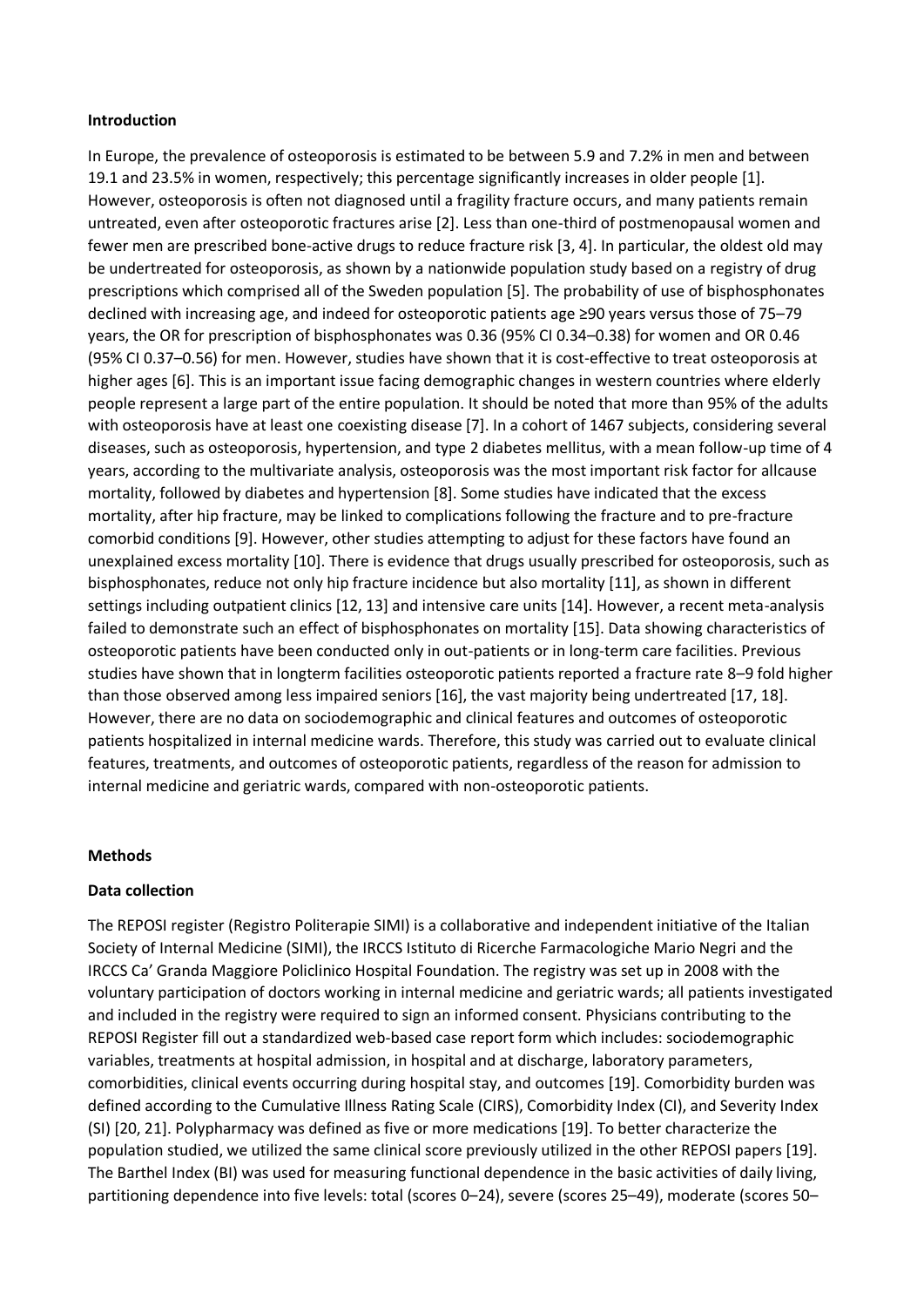74), mild (scores 75–90), and minimal (scores 91–100) [22]. As a measure of cognitive impairment, the shortblessed test (SBT) was used, with the following standard cut-off points: normal cognition (score 0–4), possible cognitive deficit (score 5–9), probable cognitive deficit (score ≥ 10) [23]. For mood evaluation, we utilized the 4-item Geriatric Depression Scale (GDS-4), rating patient mood as probable absence of depression (0), minor (1), and probable depression (≥2) [24]. Biochemical evaluation included serum hemoglobin and creatinine; creatinine clearance (CrCl) was estimated by using the CKD-EPI equation. Osteoporosis was ascertained, using the diagnoses recorded at admission as reported by the patients, according to the following ICD9 codes corresponding to the diagnosis of osteoporosis and atraumatic fractures: 733, 805–813, 820–823. Those that reported fracture of skull, fingers and toes were not considered osteoporotic [25]. Patients were followed up for 3 months after discharge by a telephone interview in order to collect information.

## **Statistical analysis**

Categorical variables were described using numbers and percentages. Continuous variables were expressed as mean values ± standard deviations (SDs). At uni-variable level the differences in proportions and medians were evaluated with chi-square or Fisher (where appropriate) and Mann–Whitney tests, respectively. The relation between osteoporosis and the outcomes was also adjusted for age, sex and CIRS CI by logistic regression or linear regression (where appropriate) in multivariable models. Statistical analyses were carried out using JMP Pro 14 (SAS Institute Inc. Cary. NC. USA). P values < 0.05 were considered statistically significant. Missing data were reported in the tables.

## **Results**

## **Demographic and clinical characteristics of patients**

We included all the patients (4714) enrolled in the REPOSI Registry between 2010 and 2016 in Italy. For 561 out of the 4714 (12%) patients, a diagnosis of osteoporosis was recorded as a comorbidity at admission (Table 1A). Patients with osteoporosis were significantly older, mainly females and with a lower BMI compared with non-osteoporotic patients. A higher proportion of osteoporotic patients lived alone, had a caregiver and reported a previous hospitalization (Table 1A). Osteoporotic patients showed a statistically significant mean higher CIRS SI and CIRS CI; however, only mean CIRS SI values persisted significantly higher when osteoarticular diseases were excluded. Moreover, they were taking more drugs with respect to those without a diagnosis of osteoporosis (Table 1A). Concerning the biochemical profile, osteoporotic patients had statistically significant mean lower serum hemoglobin and creatinine levels; however, creatinine may be related to different BMI, indeed, no significant difference in the proportion of patients in each K-DOQI classes was found compared to non-osteoporotic patients (Table 1B). Patients with osteoporosis were significantly more depressed; furthermore, we found that there was a statistically significant higher proportion of patients with cognitive impairment and that osteoporotic patients were significantly more dependent compared with non-osteoporotic patients (Table 1B).

## **Drug therapies for osteoporosis**

Before admission, 20% of osteoporotic patients took bisphosphonates, only two patients (0.4%) denosumab and two patients (0.4%) teriparatide. Vitamin D supplementation was prescribed in 34% of osteoporotic patients, of whom 14.5% in combination with calcium supplements; only 6% of patients took calcium supplementation alone (Table 2). Interestingly, the number of patients treated for osteoporosis, during hospitalization and at discharge, remained largely unchanged (Table 2).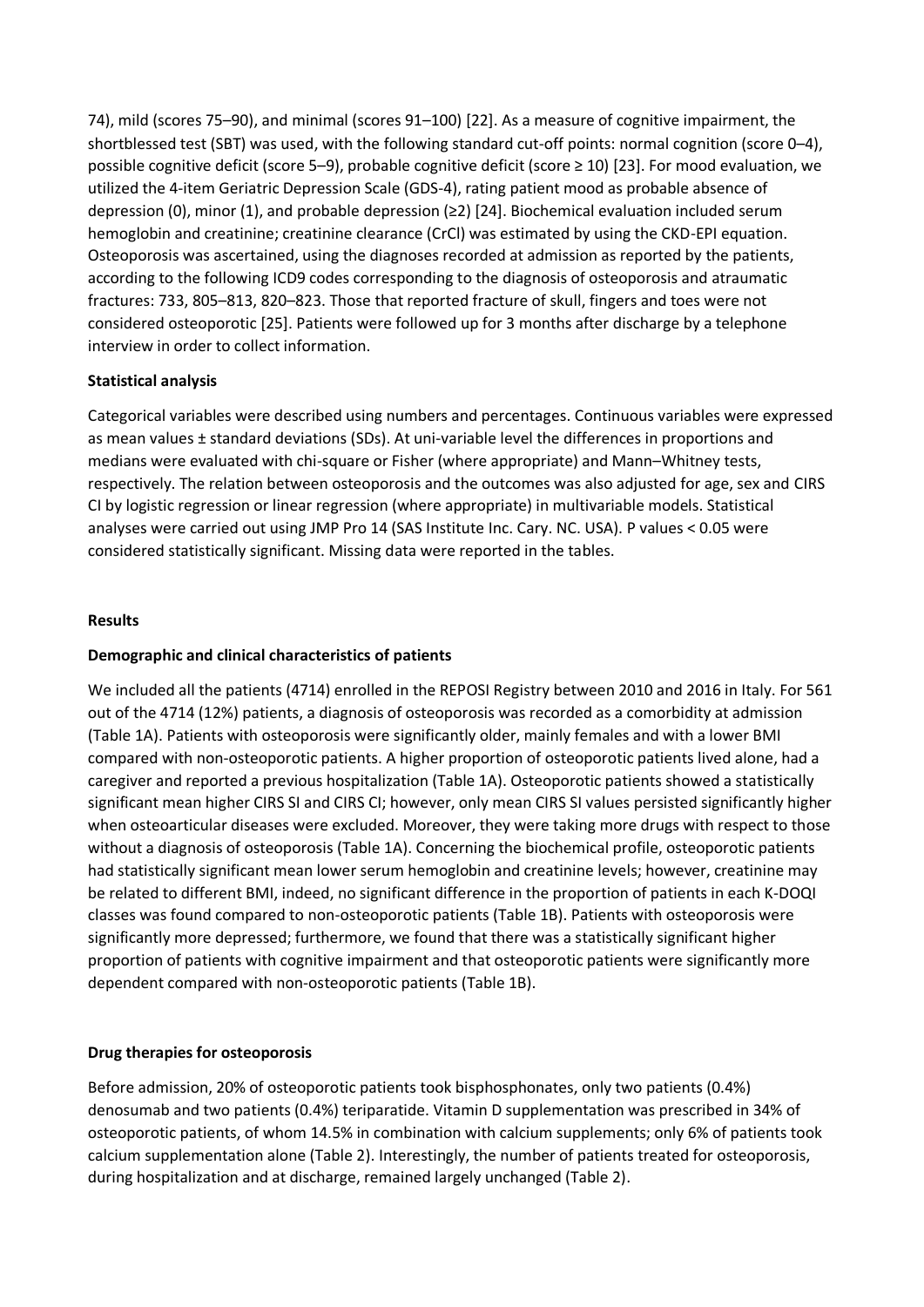#### **In-hospital and 3-month clinical outcomes**

Length of stay in medicine wards was not different for osteoporotic compared to non-osteoporotic patients (Table 3); however, the discharge of osteoporotic patients to nursing homes or rehabilitation units was significantly more prevalent ( $p < 0.0001$ ). Among the 3 months outcomes, a higher functional decline was observed in osteoporotic patients, with a trend near to significance (Table 3). Considering osteoporotic patients, we found a statistically significant higher rate of inhospital mortality in the following subgroups: males (p = 0.007), those who lived with a caregiver (p = 0.02), previous hospitalization (p = 0.03) or admitted from institution ( $p = 0.04$ ), severely dependent ( $p = 0.008$ ) and in those with kidney failure (0.004) (Supplementary Table 1). Osteoporotic patients who died after 3 months follow-up, compared to osteoporotic patients who survived, were significantly older (84.5  $\pm$  7.9 vs. 79.8  $\pm$  7.8 p = 0.0017), with a higher proportion of patients with a BMI lower than 25 kg/m2 (70.4 vs. 50.2%, p = 0.0445), and with lower mean serum hemoglobin levels (10.9  $\pm$  1.8 vs. 11.7  $\pm$  2.1, p = 0.0187). Furthermore, a higher proportion of osteoporotic patients, admitted from nursing homes, died after 3 months (11.4 vs. 3.7%, p = 0.0565).

### **Osteoporosis drugs and in-hospital and 3-month clinical outcomes**

Inhospital mortality, among osteoporotic patients treated with bisphosphonates, did not differ from that of patients without treatment (2.7 vs. 4.1%  $p = 0.63$ ). Among osteoporotic patients, those who had undergone preadmission treatment with bisphosphonates had a statistically significant lower comorbidity burden, a better renal function, were less dependent, and had a lower rate of previous hospitalization (Table 4). Among osteoporotic patients deceased 3 months after discharge, the number of those treated with vitamin D, with or without calcium supplements, was significantly lower compared with survivors (12 vs. 32%,  $p =$ 0.0168).

#### **Discussion**

In our study, we found that 12% of patients admitted to internal medicine wards had a concomitant diagnosis of osteoporosis, of whom only 20% had undergone a preadmission treatment with bone-active agents. The key message from our findings is that, in Italy, osteoporosis is underdiagnosed and undertreated in patients admitted and discharged from internal medicine wards. Indeed, based on osteoporosis prevalence in Europe and more specifically in Italy (ranging from 25 to 50% in the elderly), we would have expected a higher percentage of diagnosis of this common metabolic bone disease in the elderly [26, 27]. However, it can be correctly stated that, here in Italy, the problem resides outside the hospital, where the diagnosis of osteoporosis was first made, thus confirming what is already known in the literature [2, 3]. Moreover, the proportion of osteoporotic patients treated does not change following discharge resulting in a continuing persistence of undertreatment. This is of ominous prognostic significance since profound consequences regarding morbidity, mortality and especially social costs can be expected by such a behavior. Therefore, it seems that the issue of metabolic bone disease, in general and specifically of osteoporosis, does not capture the attention of doctors at hospital admission and during hospitalization. As a result, hospital physicians are not inclined to prescribe drugs against osteoporosis during hospital stay. This could be due to a number of reasons such as the low awareness of the disease even among skilled doctors [27], or its lower hierarchy in respect to concomitant diseases which have more of an influence on the patient short-term outcomes, as has been previously demonstrated [28]. In our cohort, osteoporotic patients were older, had a mean lower BMI, a higher burden of diseases, and were treated with more drugs compared to non-osteoporotic patients. Moreover, they were more depressed,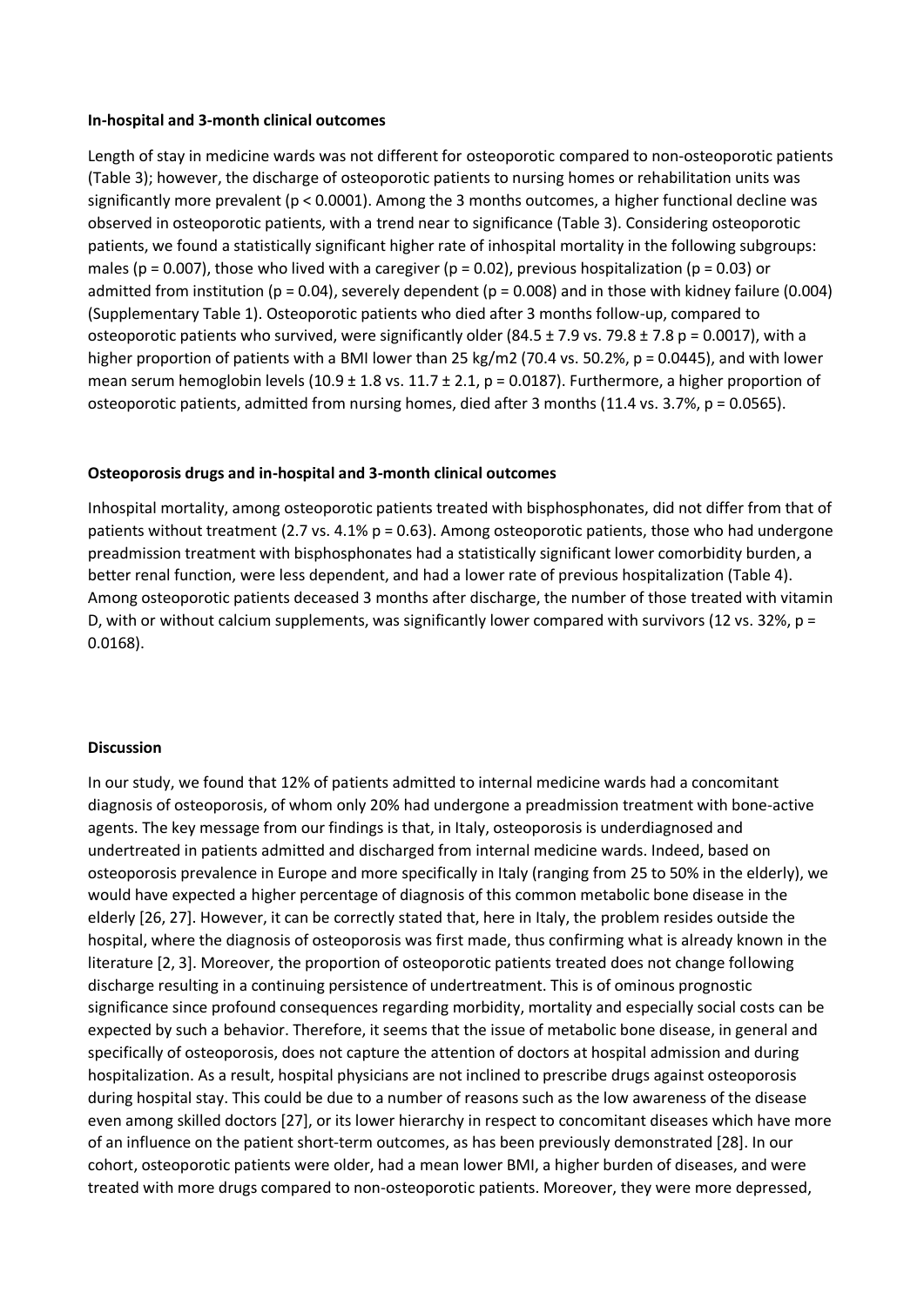less independent and with cognitive impairment, all features which rendered them frailer. As regarding the outcomes, we found that osteoporotic patients showed a higher prevalence of discharge in rehabilitation settings. This may be explained considering their condition of frailty, as mentioned above. Therefore, in the frame of a comprehensive geriatric assessment, it is important to carefully look for a condition of osteoporosis in older hospitalized patients in order to identify those more vulnerable, requiring personcentered approaches (e.g., early inhospital mobilization or selection of the appropriate care setting). Interestingly, osteoporotic patients seem to be also more vulnerable to the hospitalization-associated disability, showing a higher functional decline, defined in terms of reduction of BI between admission and 3 months after discharge. We also found that among osteoporotic patients who died during hospital stay, males represented 50% of patients, a percentage significantly higher than the percentage of men among survivors (21.7%, p = 0.007). Moreover, those who died had a significantly higher rate of a previous hospitalization or were admitted from nursing facilities and were less dependent, further emphasizing the concept of frailty. Interestingly, several variables may affect physicians' choice in osteoporosis treatment. Bisphosphonates were more prescribed to subjects with a lower comorbidity burden and more independent. We found, that among patients who died after 3 months' follow-up, vitamin D supplements were significantly less prescribed, as well as bisphosphonates, although for bisphosphonates this difference was not statistically significant. A recent paper points to the role of serum vitamin D levels and mortality in subjects at least 80 years old [29]. This prospective multicenter, community-based cohort study of 2185 Chinese older adults, with a median age of 93 years, showed that in this population, after adjusting for multiple confounders, the risk of all-cause mortality decreased as the plasma 25(OH)D concentration increased [29]. Even though there is an ongoing debate about the role of vitamin D (and bisphosphonates) and survival, we believe that our findings should be interpreted with caution also considering the small number of patients enrolled. In this context, for example, it has been reported that compliance to treatment can be simply considered a surrogate of well-being in respect to those non adherent [27, 30] Our study has limitations and strengths. The REPOSI Study was not designed to collect osteoporosis-related variables. Therefore, no information on morphometric vertebral fractures are available in the REPOSI dataset; as a consequence, the number of osteoporotic patients may be further underestimated. Furthermore, we do not have information regarding densitometric parameters, as well as on some relevant biochemical measurements, i.e., serum vitamin D levels. As a result, analysis on the appropriateness of osteoporosis-related drugs, according to the validated scores, are not possible. Missing data for some patients is one of the limits, even though this does not change the final conclusions of our study. Despite these limits, we have characterized, for the first time, a cohort of patients admitted to internal medicine and geriatric wards with a concomitant diagnosis of osteoporosis. In conclusion, we report that in internal medicine wards, the diagnosis of osteoporosis is neglected both during hospital stay and at discharge, therefore substantially contributing to the economic and social burden of the disease. A cultural change is urgently required for the way hospital specialists view and treat metabolic bone diseases and, in particular, osteoporosis.

### **References**

1. E. Hernlund, A. Svedbom, M. Ivergård, J. Compston, C. Cooper, J. Stenmark, E.V. McCloskey, B. Jönsson, J.A. Kanis, Osteoporosis in the European Union: medical management, epidemiology and economic burden. A report prepared in collaboration with the international osteoporosis foundation (IOF) and the European Federation of Pharmaceutical Industry Associations (EFPIA). Arch. Osteoporos. 8, 136 (2013)

2. P.D. Miller, Underdiagnosis and undertreatment of osteoporosis: the battle to be won. J. Clin. Endocrinol. Metab. 101, 852–859 (2016)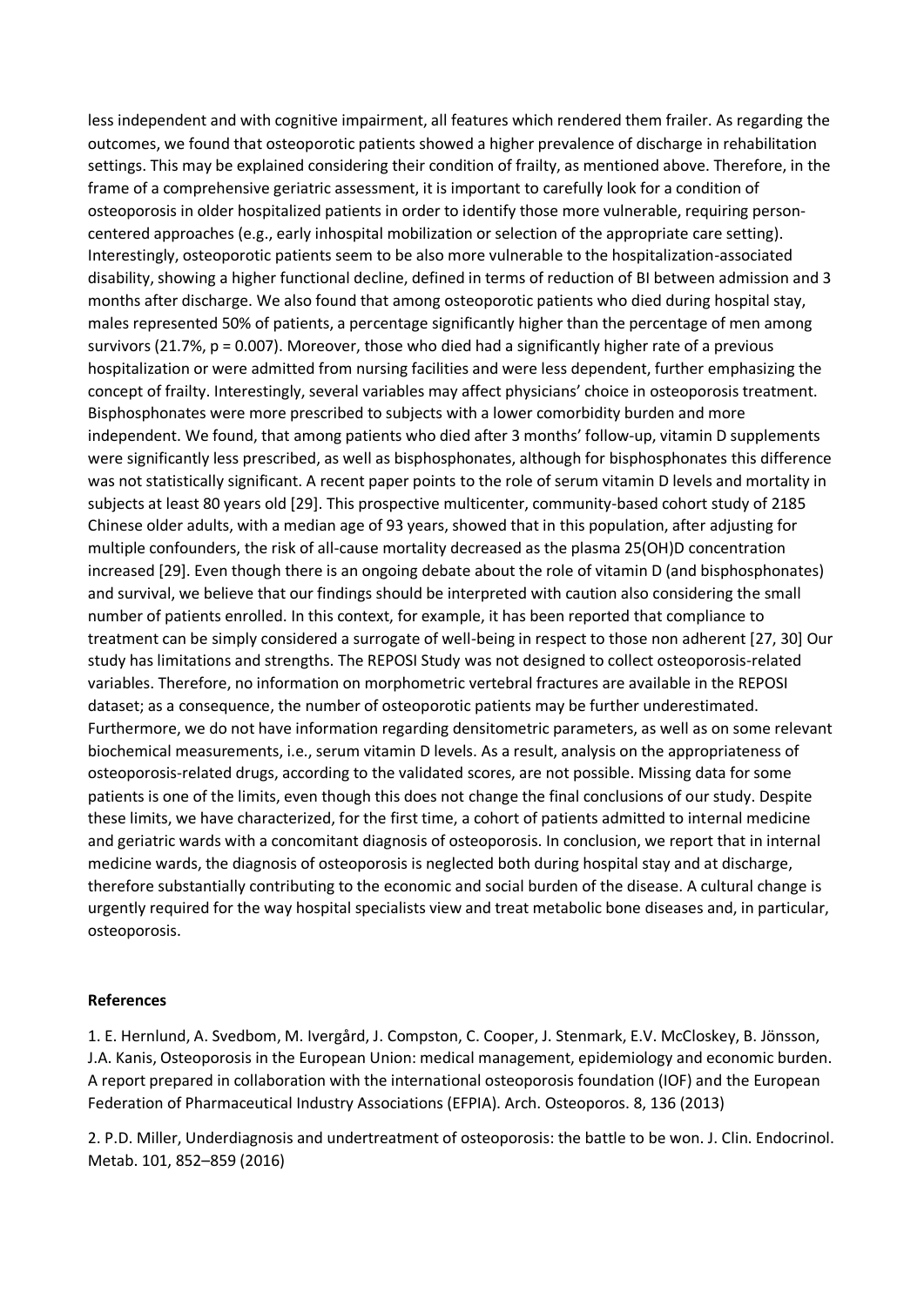3. J. Flais, G. Coiffier, J. Le Noach, J.D. Albert, M. Faccin, A. Perdriger, H. Thomazeau, P. Guggenbuhl, Low prevalence of osteoporosis treatment in patients with recurrent major osteoporotic fracture. Arch. Osteoporos. 12, 24 (2017)

4. S. Gonnelli, C. Caffarelli, G. Iolascon, F. Bertoldo, G.L. Mauro, A. Patti, R. Nuti, Prescription of antiosteoporosis medications after hospitalization for hip fracture: a multicentre Italian survey. Aging Clin. Exp. Res. 29, 1031–1037 (2017)

5. K. Johnell, J. Fastbom, Undertreatment of osteoporosis in the oldest old? A nationwide study of over 700,000 older people. Arch. Osteoporos. 4, 17–23 (2009)

6. O. Strom, F. Borgstrom, S.S. Sen, S. Boonen, P. Haentjens, O. Johnell, J.A. Kanis, Cost-effectiveness of alendronate in the treatment of postmenopausal women in 9 European countries—an economic evaluation based on the fracture intervention trial. Osteoporos. Int. 18, 1047–1061 (2007)

7. M.T. Puth, M. Klaschik, M. Schmid, K. Weckbecker, E. Münster, Prevalence and comorbidity of osteoporosis- a cross-sectional analysis on 10,660 adults aged 50 years and older in Germany. BMC Musculoskelet. Disord. 19, 144 (2018)

8. J.P. Gutzwiller, J.P. Richterich, Z. Stanga, U.E. Nydegger, L. Risch, M. Risch, Osteoporosis, diabetes, and hypertension are major risk factors for mortality in older adults: an intermediate report on a prospective survey of 1467 community-dwelling elderly healthy pensioners in Switzerland. BMC Geriatr. 18, 115 (2018)

9. I.D. Cameron, J.S. Chen, L.M. March, J.M. Simpson, R.G. Cumming, M.J. Seibel, P.N. Sambrook, Hip fracture causes excess mortality owing to cardiovascular and infectious disease in institutionalized older people: a prospective 5-year study. J. Bone Miner. Res. 25, 866–872 (2010)

10. L. Bondo, P. Eiken, B. Abrahamsen, Analysis of the association between bisphosphonate treatment survival in Danish hip fracture patients-a nationwide register-based open cohort study. Osteoporos. Int. 24, 245–252 (2013)

11. L.A. Beaupre, D.W. Morrish, D.A. Hanley, W.P. Maksymowych, N.R. Bell, A.G. Juby, S.R. Majumdar, Oral bisphosphonates are associated with reduced mortality after hip fracture. Osteoporos. Int. 22, 983–991 (2011)

12. J.R. Center, D. Bliuc, N.D. Nguyen, T.V. Nguyen, J.A. Eisman, Osteoporosis medication and reduced mortality risk in elderly women and men. J. Clin. Endocrinol. Metab. 96, 1006–1014 (2014)

13. P.N. Sambrook, I.D. Cameron, J.S. Chen, L.M. March, J.M. Simpson, R.G. Cumming, M.J. Seibel, Oral bisphosphonates are associated with reduced mortality in frail older people: a prospective five-year study. Osteoporos. Int. 22, 2551–2556 (2011)

14. P. Lee, C. Ng, A. Slattery, P. Nair, J.A. Eisman, J.R. Center, Preadmission bisphosphonate and mortality in critically ill patients. J. Clin. Endocrinol. Metab. 101, 1945–1953 (2016)

15. S.R. Cummings, L.Y. Lui, R. Eastell, I.E. Allen, Association between drug treatments for patients with osteoporosis and overall mortality rates: a meta-analysis. JAMA Intern. Med. 179, 1491–1500 (2019)

16. M.D. Neuman, J.H. Silber, J.S. Magaziner, M.A. Passarella, S. Mehta, R.M. Werner, Survival and functional outcomes after hip fracture among nursing home residents. JAMA Intern. Med. 174, 1273–1280 (2014)

17. L.A. Beaupre, S.R. Majumdar, S. Dieleman, A. Au, D.W. Morrish, Diagnosis and treatment of osteoporosis before and after admission to long-term care institutions. Osteoporos. Int. 23, 573–580 (2011)